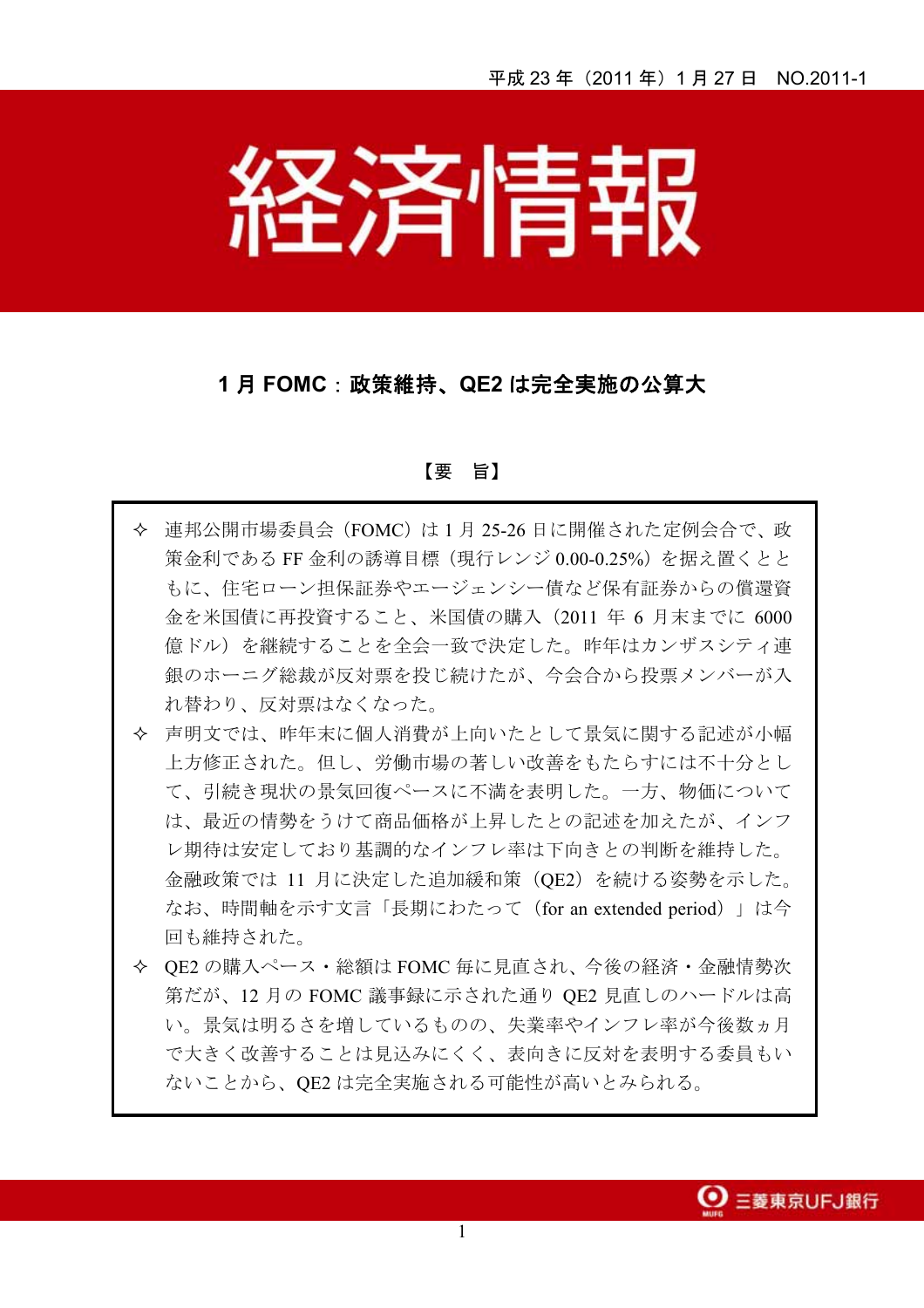### 1.声明文の内容

#### (1)景気・物価の判断:景気の記述を小幅上方修正

景気部分では、回復が続いているとの全体の判断を維持したが「家計支出の 伸びが昨年末に上向いた」として記述を小幅上方修正した。しかし、労働市場 の著しい改善をもたらすには不十分として、景気の現状に依然不満であること を示した。

物価については、最近の情勢をうけて「商品価格が上昇した」との記述が加 わったが、長期的なインフレ期待は安定しており基調的なインフレ率は低下傾 向が続いているとの判断を維持した(第1表)。

| 回 (2010.12.14)<br>莭                                                     | 今 回 (2011.1.26)                                                          |
|-------------------------------------------------------------------------|--------------------------------------------------------------------------|
| 11月のFOMC以降に入手した情報によれば、景気回復は続                                            | 12月のFOMC以降に入手した情報によれば、景気回復は続                                             |
| いているが失業率を下げるには不十分である。家計消費は緩                                             | いているが労働市場の著しい改善をもたらすには不十分であ                                              |
| やかに拡大しているが、高水準の失業や緩やかな所得の伸                                              | る。家計支出の伸びは昨年末に上向いたが、高水準の失業                                               |
| び、住宅価値の低下、信用逼迫により抑制されたままである。                                            | や緩やかな所得の伸び、住宅価値の低下、信用逼迫により                                               |
| 企業の機械・ソフトウェア投資は、今年の早い時期に比べると                                            | 抑制されたままである。企業の機械・ソフトウェア投資は(削                                             |
| 減速しているが、増加を続けている。一方、非住宅建設投資                                             | 除)増加を続けている。一方、非住宅建設投資は依然として                                              |
| は弱い状態が続いている。企業は雇用を増やすことに依然、                                             | 弱い。企業は雇用を増やすことに依然、消極的である。住宅                                              |
| 消極的である。住宅部門は引き続き低迷している。長期的な                                             | 部門は引き続き低迷している。商品価格が上昇したが長期                                               |
| インフレ期待は安定したままであるが、基調的なインフレ率は                                            | 的なインフレ期待は安定したままであるが、基調的なインフレ                                             |
| 低下傾向が続いた。                                                               | 率は低下傾向が続いた。                                                              |
| その使命に則り、委員会は最大雇用と物価安定の促進する                                              | その使命に則り、委員会は最大雇用と物価安定の促進する                                               |
| ことを求める。現在、長期的にみて委員会の目標に見合って                                             | ことを求める。現在、長期的にみて委員会の目標に見合って                                              |
| いると判断される水準を失業率は上回り、基調的なインフレ                                             | いると判断される水準を失業率は上回り、基調的なインフレ                                              |
| 率はやや下回っている。委員会は、物価安定を維持したま                                              | 率はやや下回っている。委員会は、物価安定を維持したま                                               |
| ま、資源の利用率がより高い状態に緩やかに戻ると予想して                                             | ま、資源の利用率がより高い状態に緩やかに戻ると予想して                                              |
| いるが、目標に向けての進展はこれまでのところ失望するぐら                                            | いるが、目標に向けての進展はこれまでのところ失望するぐら                                             |
| い遅い                                                                     | い遅い                                                                      |
| Information received since the Federal Open Market Committee met        | Information received since the Federal Open Market Committee met         |
| in November confirms that the economic recovery is continuing,          | in December confirms that the economic recovery is continuing,           |
| though at a rate that has been insufficient to bring down               | though at a rate that has been insufficient to bring about a significant |
| unemployment. Household spending is increasing at a moderate pace,      | improvement in labor market conditions. Growth in household              |
| but remains constrained by high unemployment, modest income             | spending picked up late last year, but remains constrained by high       |
| growth, lower housing wealth, and tight credit. Business spending on    | unemployment, modest income growth, lower housing wealth, and            |
| equipment and software is rising, though less rapidly than earlier in   | tight credit. Business spending on equipment and software is rising      |
| the year, while investment in nonresidential structures continues to be | (削除), while investment in nonresidential structures is still weak.       |
| weak. Employers remain reluctant to add to payrolls. The housing        | Employers remain reluctant to add to payrolls. The housing sector        |
| sector continues to be depressed. Longer-term inflation expectations    | continues to be depressed. Although commodity prices have risen,         |
| have remained stable, but measures of underlying inflation have         | longer-term inflation expectations have remained stable, and measures    |
| continued to trend downward.                                            | of underlying inflation have been trending downward.                     |
| Consistent with its statutory mandate, the Committee seeks to foster    | Consistent with its statutory mandate, the Committee seeks to foster     |
| maximum employment and price stability. Currently, the                  | maximum employment and price stability. Currently, the                   |
| unemployment rate is elevated, and measures of underlying inflation     | unemployment rate is elevated, and measures of underlying inflation      |
| are somewhat low, relative to levels that the Committee judges to be    | are somewhat low, relative to levels that the Committee judges to be     |
| consistent, over the longer run, with its dual mandate. Although the    | consistent, over the longer run, with its dual mandate. Although the     |
| Committee anticipates a gradual return to higher levels of resource     | Committee anticipates a gradual return to higher levels of resource      |
| utilization in a context of price stability, progress toward its        | utilization in a context of price stability, progress toward its         |
| objectives has been disappointingly slow.                               | objectives has been disappointingly slow.                                |

第 1 表:FOMC 声明文①〔景気・物価の判断〕

(資料)FRB より三菱東京UFJ銀行経済調査室作成

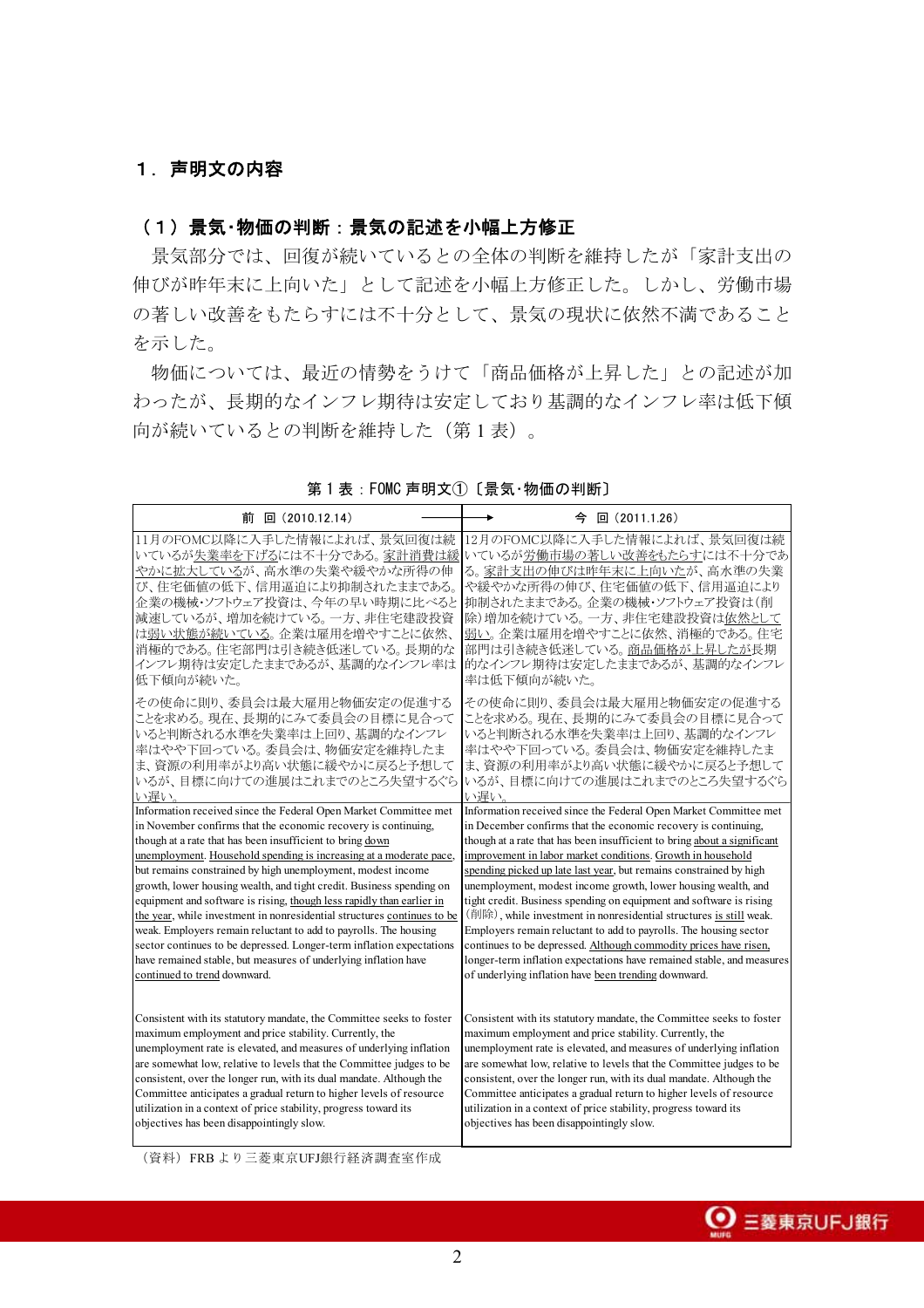## (2)金融政策:米国債購入を継続

金融政策に関する記述ではほとんど修正なし。11 月の FOMC で決定した米 国債の購入(6 月末までに 6000 億ドル)を続けることが決定された。月間で約 750 億ドルのペースという記述が削除されたが、購入に裁量の余地をもたせる テクニカルなもので政策上の含意は乏しいとみられる。なお、時間軸を示す文 言「長期にわたって(for an extended period)」は今回も据え置かれた(第 2 表)。

第 2 表:FOMC 声明文②〔金融政策〕

| 前 回 (2010.12.14)                                                                                                                                                                                                                                                                                                                                                                                                                                                                                                                                                                                                                                                                                                                                                                                                                            | $\Box$ (2011.1.26)                                                                                                                                                                                                                                                                                                                                                                                                                                                                                                                                                                                                                                                                                                                                                                               |
|---------------------------------------------------------------------------------------------------------------------------------------------------------------------------------------------------------------------------------------------------------------------------------------------------------------------------------------------------------------------------------------------------------------------------------------------------------------------------------------------------------------------------------------------------------------------------------------------------------------------------------------------------------------------------------------------------------------------------------------------------------------------------------------------------------------------------------------------|--------------------------------------------------------------------------------------------------------------------------------------------------------------------------------------------------------------------------------------------------------------------------------------------------------------------------------------------------------------------------------------------------------------------------------------------------------------------------------------------------------------------------------------------------------------------------------------------------------------------------------------------------------------------------------------------------------------------------------------------------------------------------------------------------|
| 景気のより力強い回復ペースを促し、インフレ率が長期的に<br>委員会の目標に見合った水準にあることを確かなものにする<br>ために、委員会は本日、11月に発表したように証券保有の拡<br>大を継続することを決定した。委員会は保有証券からの償還<br>資金を再投資するという現在の政策を維持する。 <u>加えて</u> 、委<br>員会は2011年第2四半期末までに6000億ドル、月間約750<br>億ドルのペースで米国債を購入する意向である。委員会は今<br>後入手する情報に照らして、証券購入のペースと資産購入<br>プログラムの全体の金額を定期的に見直し、最大雇用と物価<br>安定を最も促進するために必要なものになるよう同プログラム<br>を調整する。                                                                                                                                                                                                                                                                                                                                                                                                                                                                                                  | 景気のより力強い回復ペースを促し、インフレ率が長期的に<br>委員会の目標に見合った水準にあることを確かなものにする<br>ために、委員会は本日、11月に発表したように証券保有の拡<br>大を継続することを決定した。詳しくは、委員会は保有証券か<br>らの償還資金を再投資するという現在の政策を維持し、2011<br>年第2四半期末までに6000億ドル(削除)の米国債を購入す<br>る意向である。委員会は今後入手する情報に照らして、証券<br>購入のペースと資産購入プログラムの全体の金額を定期的<br>に見直し、最大雇用と物価安定を最も促進するために必要な<br>ものになるよう同プログラムを調整する。                                                                                                                                                                                                                                                                                                                                                                                                                                                                                  |
| 委員会はFF金利の目標レンジ0-0.25%を維持する。そして、                                                                                                                                                                                                                                                                                                                                                                                                                                                                                                                                                                                                                                                                                                                                                                                                             | 委員会はFF金利の目標レンジ0-0.25%を維持する。そして、                                                                                                                                                                                                                                                                                                                                                                                                                                                                                                                                                                                                                                                                                                                                                                  |
| 低い資源の稼働率、抑制されたインフレ動向、安定したイン                                                                                                                                                                                                                                                                                                                                                                                                                                                                                                                                                                                                                                                                                                                                                                                                                 | 低い資源の稼働率、抑制されたインフレ動向、安定したイン                                                                                                                                                                                                                                                                                                                                                                                                                                                                                                                                                                                                                                                                                                                                                                      |
| フレ期待を含む経済情勢が、異例に低いFF金利を長期にわ                                                                                                                                                                                                                                                                                                                                                                                                                                                                                                                                                                                                                                                                                                                                                                                                                 | フレ期待を含む経済情勢が、異例に低いFF金利を長期にわ                                                                                                                                                                                                                                                                                                                                                                                                                                                                                                                                                                                                                                                                                                                                                                      |
| たって続けることを正当化する公算が大きいと引続き見込ん                                                                                                                                                                                                                                                                                                                                                                                                                                                                                                                                                                                                                                                                                                                                                                                                                 | たって続けることを正当化する公算が大きいと引続き見込ん                                                                                                                                                                                                                                                                                                                                                                                                                                                                                                                                                                                                                                                                                                                                                                      |
| でいる。                                                                                                                                                                                                                                                                                                                                                                                                                                                                                                                                                                                                                                                                                                                                                                                                                                        | でいる。                                                                                                                                                                                                                                                                                                                                                                                                                                                                                                                                                                                                                                                                                                                                                                                             |
| 委員会は経済見通しや金融市場の動向を引き続き監視す                                                                                                                                                                                                                                                                                                                                                                                                                                                                                                                                                                                                                                                                                                                                                                                                                   | 委員会は経済見通しや金融市場の動向を引き続き監視す                                                                                                                                                                                                                                                                                                                                                                                                                                                                                                                                                                                                                                                                                                                                                                        |
| る。そして、景気を回復させ、インフレ率を長期的に目標に見                                                                                                                                                                                                                                                                                                                                                                                                                                                                                                                                                                                                                                                                                                                                                                                                                | る。そして、景気を回復させ、インフレ率を長期的に目標に見                                                                                                                                                                                                                                                                                                                                                                                                                                                                                                                                                                                                                                                                                                                                                                     |
| 合った水準にあることを確かなものとすることを助けるために必                                                                                                                                                                                                                                                                                                                                                                                                                                                                                                                                                                                                                                                                                                                                                                                                               | 合った水準にあることを確かなものとすることを助けるために必                                                                                                                                                                                                                                                                                                                                                                                                                                                                                                                                                                                                                                                                                                                                                                    |
| 要な政策手段を用いる。                                                                                                                                                                                                                                                                                                                                                                                                                                                                                                                                                                                                                                                                                                                                                                                                                                 | 要な政策手段を用いる。                                                                                                                                                                                                                                                                                                                                                                                                                                                                                                                                                                                                                                                                                                                                                                                      |
| To promote a stronger pace of economic recovery and to help ensure<br>that inflation, over time, is at levels consistent with its mandate, the<br>Committee decided today to continue expanding its holdings of<br>securities as announced in November. The Committee will maintain<br>its existing policy of reinvesting principal payments from its<br>securities holdings. In addition, the Committee intends to purchase<br>\$600 billion of longer-term Treasury securities by the end of the<br>second quarter of 2011, a pace of about \$75 billion per month. The<br>Committee will regularly review the pace of its securities purchases<br>and the overall size of the asset-purchase program in light of incoming<br>information and will adjust the program as needed to best foster<br>maximum employment and price stability. | To promote a stronger pace of economic recovery and to help ensure<br>that inflation, over time, is at levels consistent with its mandate, the<br>Committee decided today to continue expanding its holdings of<br>securities as announced in November. In particular, the Committee is<br>maintaining its existing policy of reinvesting principal payments from<br>its securities holdings and intends to purchase \$600 billion of longer-<br>term Treasury securities by the end of the second quarter of 2011 (削)<br>除). The Committee will regularly review the pace of its securities<br>purchases and the overall size of the asset-purchase program in light<br>of incoming information and will adjust the program as needed to best<br>foster maximum employment and price stability. |
| The Committee will maintain the target range for the federal funds                                                                                                                                                                                                                                                                                                                                                                                                                                                                                                                                                                                                                                                                                                                                                                          | The Committee will maintain the target range for the federal funds                                                                                                                                                                                                                                                                                                                                                                                                                                                                                                                                                                                                                                                                                                                               |
| rate at 0 to $1/4$ percent and continues to anticipate that economic                                                                                                                                                                                                                                                                                                                                                                                                                                                                                                                                                                                                                                                                                                                                                                        | rate at 0 to 1/4 percent and continues to anticipate that economic                                                                                                                                                                                                                                                                                                                                                                                                                                                                                                                                                                                                                                                                                                                               |
| conditions, including low rates of resource utilization, subdued                                                                                                                                                                                                                                                                                                                                                                                                                                                                                                                                                                                                                                                                                                                                                                            | conditions, including low rates of resource utilization, subdued                                                                                                                                                                                                                                                                                                                                                                                                                                                                                                                                                                                                                                                                                                                                 |
| inflation trends, and stable inflation expectations, are likely to warrant                                                                                                                                                                                                                                                                                                                                                                                                                                                                                                                                                                                                                                                                                                                                                                  | inflation trends, and stable inflation expectations, are likely to warrant                                                                                                                                                                                                                                                                                                                                                                                                                                                                                                                                                                                                                                                                                                                       |
| exceptionally low levels for the federal funds rate for an extended                                                                                                                                                                                                                                                                                                                                                                                                                                                                                                                                                                                                                                                                                                                                                                         | exceptionally low levels for the federal funds rate for an extended                                                                                                                                                                                                                                                                                                                                                                                                                                                                                                                                                                                                                                                                                                                              |
| period.                                                                                                                                                                                                                                                                                                                                                                                                                                                                                                                                                                                                                                                                                                                                                                                                                                     | period.                                                                                                                                                                                                                                                                                                                                                                                                                                                                                                                                                                                                                                                                                                                                                                                          |
| The Committee will continue to monitor the economic outlook and                                                                                                                                                                                                                                                                                                                                                                                                                                                                                                                                                                                                                                                                                                                                                                             | The Committee will continue to monitor the economic outlook and                                                                                                                                                                                                                                                                                                                                                                                                                                                                                                                                                                                                                                                                                                                                  |
| financial developments and will employ its policy tools as necessary                                                                                                                                                                                                                                                                                                                                                                                                                                                                                                                                                                                                                                                                                                                                                                        | financial developments and will employ its policy tools as necessary                                                                                                                                                                                                                                                                                                                                                                                                                                                                                                                                                                                                                                                                                                                             |
| to support the economic recovery and to help ensure that inflation,                                                                                                                                                                                                                                                                                                                                                                                                                                                                                                                                                                                                                                                                                                                                                                         | to support the economic recovery and to help ensure that inflation,                                                                                                                                                                                                                                                                                                                                                                                                                                                                                                                                                                                                                                                                                                                              |
| over time, is at levels consistent with its mandate                                                                                                                                                                                                                                                                                                                                                                                                                                                                                                                                                                                                                                                                                                                                                                                         | over time, is at levels consistent with its mandate                                                                                                                                                                                                                                                                                                                                                                                                                                                                                                                                                                                                                                                                                                                                              |

(資料)FRB より三菱東京UFJ銀行経済調査室作成

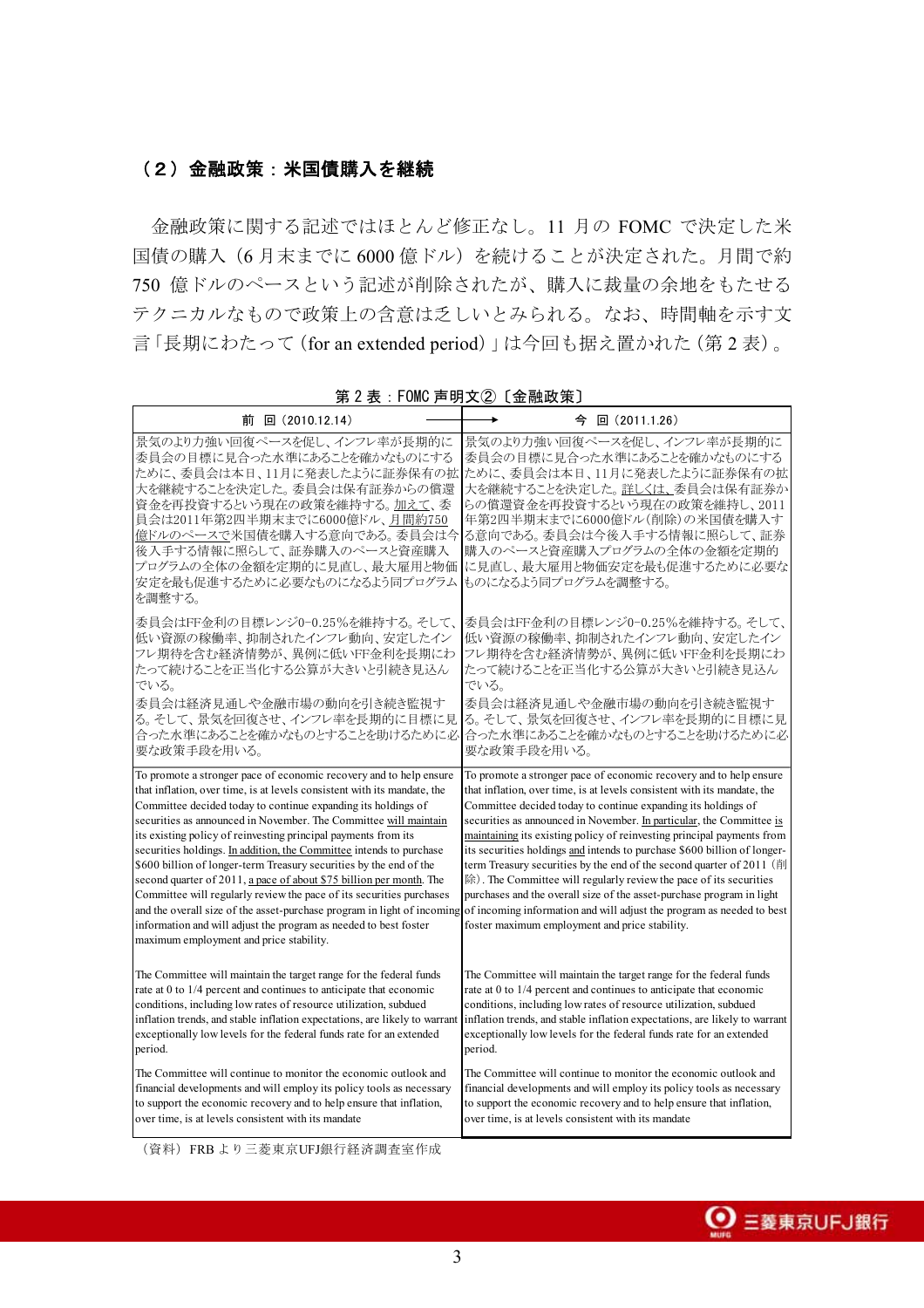#### 2.市場の反応:限定的

声明文にサプライズはなく、市場の反応は限定的となった。債券市場では、 米国債購入が継続されたことで一時買い戻しが入ったが、好調な住宅指標の発 表などで景気に楽観的な見方が広がっていたこともあり相場はすぐに戻した。 株式市場では、オバマ大統領による法人税率引き下げ方針の表明に FOMC の緩 和維持が支援材料となり、小幅高となった。為替市場ではドルが対円、ユーロ など主要通貨に対して軟調に推移している。

#### 3.今後の見通し:**QE2** は完全実施の公算大

今回の会合では 11 名の全会一致で政策維持が決定された。昨年はホーニグ・ カンザスシティ連銀総裁が全ての会合で反対票を投じたが、今会合から FOMC の投票メンバーが入れ替わった(注、第3表)。プロッサー・フィラデルフィ ア連銀総裁やフィッシャー・ダラス連銀総裁という QE2 に懐疑的なメンバー が加わり、その動向が注目されていたが、議決では賛成票を投じた。

QE2 の購入ペース・総額は、定期的(FOMC 毎)に見直され、今後の経済・ 金融情勢次第だが、12 月の FOMC 議事録に示された通り、見直すには情勢の 大きな変化が必要である。景気は明るさを増しているものの、FRB の 2 大目標 である失業率やインフレ率が今後数ヵ月で大きく改善することは見込みにくく、 表向きに反対を表明する委員もいないことから、QE2 は完全実施される可能性 が高いとみられる(第1図)。

(注)FOMC の投票メンバーは本部理事 7 名(現在 1 名欠員)と地区連銀総裁 5 名(ニューヨ ーク連銀総裁は常在メンバー、他の4名は11地区連銀による1年の輪番制)の12名か らなる。

|         | 2010年   | 2011年    |        |           |
|---------|---------|----------|--------|-----------|
| 地区連銀    | 総裁      | 地区       | 総裁     | QE2に対する姿勢 |
| セントルイス  | ブラード    | シカゴ      | エバンス   | 替成派       |
| カンザスシティ | ホーニグ    | ダラス      | フィッシャー | 懐疑派       |
| クリーブランド | ピアナルト   | ミネアポリス   | コチャラコタ | 替成派       |
| ボストン    | ローゼングレン | フィラデルフィア | プロッサー  | 懐疑派       |

第 3 表:新・旧の FOMC 投票メンバー

(資料)各種報道より三菱東京UFJ銀行経済調査室作成